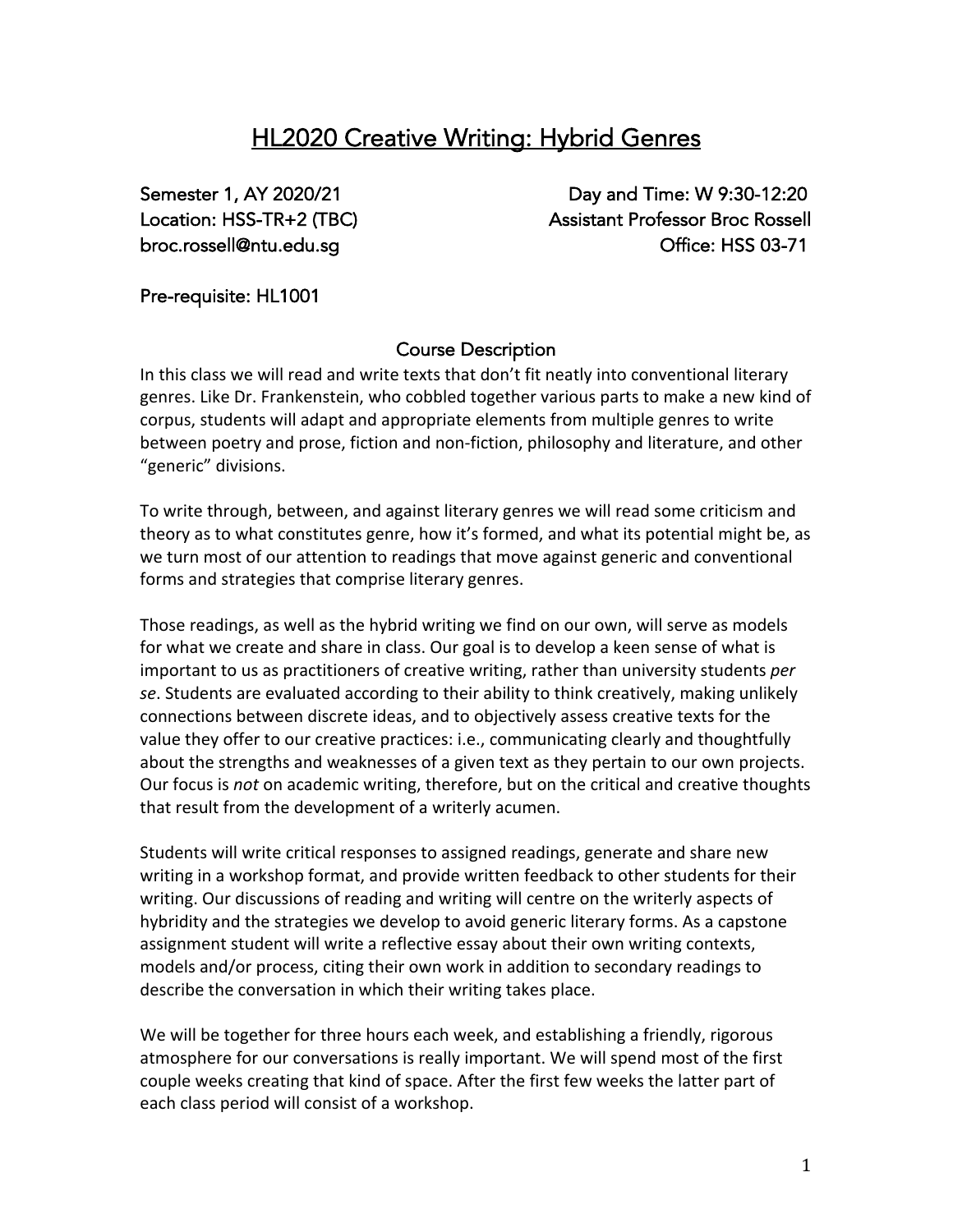To repeat: in our settled routine, we will begin each class with a discussion of the assigned reading, weighing its strategies and techniques to decide whether to try them in our own writing. Then we'll break into workshop[s] and use the analysis from the first part of class as a catalyst for discussing each other's work.

If you're not familiar with a workshop, it is a classroom format where students discuss each other's work in order to deepen and strengthen our craft. Imagine a round table where everyone talks and works as equals. It depends on students who are prepared, engaged, and respectful. We will assume everyone in the class is a serious writer, a serious artist, and treat each other and our work with the respect and effort it deserves. Even if your motivation for the course is simply to gain a deeper understanding of hybrid genre writing, you must abide by these principles in order to accomplish your goal.

To "workshop" a text means to read it carefully and thoughtfully: to *never* use critical or "crap" sandwiches, to *never* make qualitative statements (like "it's good," "it's bad" – "I like this part," "this part sucks"), and instead describe what the text makes you think about and how the text works to produce those effects. Technical terms and specific references to intention and effect are necessary elements of constructive criticism that allow us to answer basic questions about a text. Many helpful prompts are included at the end of this syllabus. Some basic questions about a text are:

- What kind of text is this? How is it dead or alive, most true to itself?
- Where are the moments it fails to be itself? Why does it fail there?
- What techniques does the writer use to create effects and *affects*?
- Are they effective and/or affective? Why and why not?

### **Assessment**

| Presentation (5-10 minutes, one page handout submitted)                | 10%             |
|------------------------------------------------------------------------|-----------------|
| Class participation (including attendance and peer reviews)            | 20%             |
| Workshop leads (2x, short analyses of peer writing, 400 ea.)           | 20%             |
| Portfolio (12 pages of finished work plus 12 pages of drafts &/ notes) | 20%             |
| Statement of Poetics (1200 words)                                      | 30 <sup>%</sup> |

### **Descriptions of Assignments**

### **Presentation**

Students will give an informal presentation on the work[s] of an author who has some relation to their own work at the beginning of class. No PowerPoints are allowed, and students will take no more than 9 minutes. A single one-page handout is to be distributed in class. See assessment guidelines for more information on this requirement.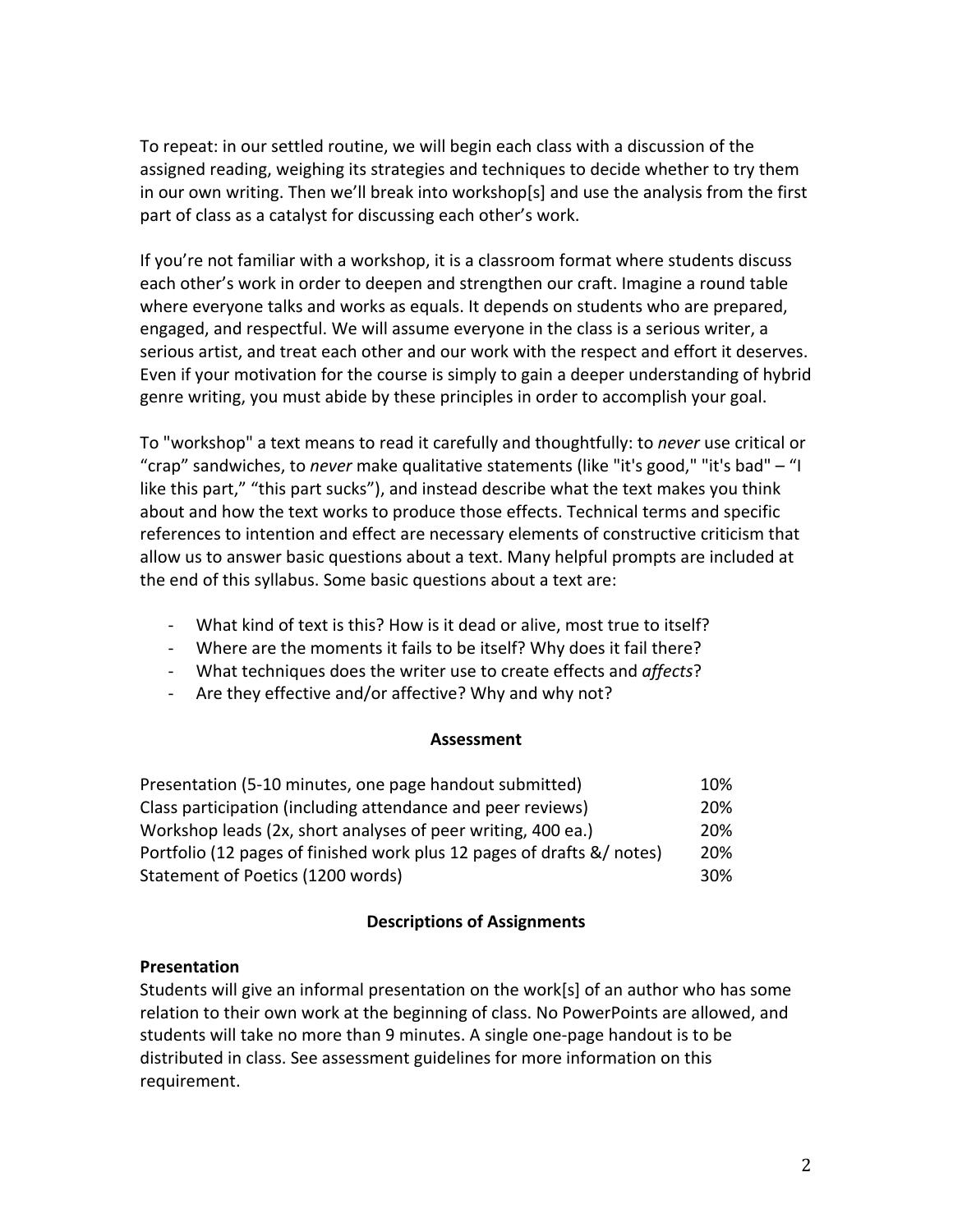### **Participation**

Your participation mark will reflect your attendance, your ability to come to class prepared with annotated hard copies of the material, and the degree to which your contributions to class discussion and activities adhere to the principles of fair and constructive criticism.

### **Workshop Lead**

A workshop lead is a very short work of literary analysis that consists of three paragraphs. It requires that you conceptualize the text as a whole, synthesize its essential identity, and characterize that essence in your own words. The first paragraph characterizes and describes the text; it is a hypothesis as to what it *is*. The first paragraph identifies what qualities, strategies, and decisions are *most important* to understanding this text.

The second paragraph includes quotes and/or paraphrases of the text that supports the characterization of it given in the first paragraph; the value of your second paragraph's contents is determined by the accuracy and relevance of the selection – whether you've chosen the best parts of the text as examples of what you're describing in the first paragraph.

The third and final paragraph explains how the quotes and/or paraphrases presented in the second paragraph support the assertions in the first. You explain exactly how those quotes are evidence of your hypothesis, your description, or your characterization of the text. It is the assignment's critical, literary interpretation and analysis. Please slavishly adhere to MLA format.

# **The Portfolio**

This is due on the last day. It is comprised of twelve pages of finished work written over the course of this semester (old work may not be included). It may include work previously submitted for workshop as well as new work; it's up to you to decide what is your strongest collection of work. You should include either previous drafts of each piece or some combination of early drafts and real notes taken during the revision process; no writing done after the fact is permitted. The portfolio should reflect your engagement with the assigned readings and the work of your classmates. And it should illuminate your poetics statement as much as that illuminates your portfolio

# **Poetics Statement**

With your portfolio, this is the capstone to the course: an articulation as cogent, clear, and forceful as you can make of what you value in poetics: not poetry, but poetics, which we will define as the best possible conversation that can happen about your writing, with the participants in that conversation including other writers (dead or alive) that inspire it, themes and concerns that inform it, and the values, both ethical and aesthetic, it represents.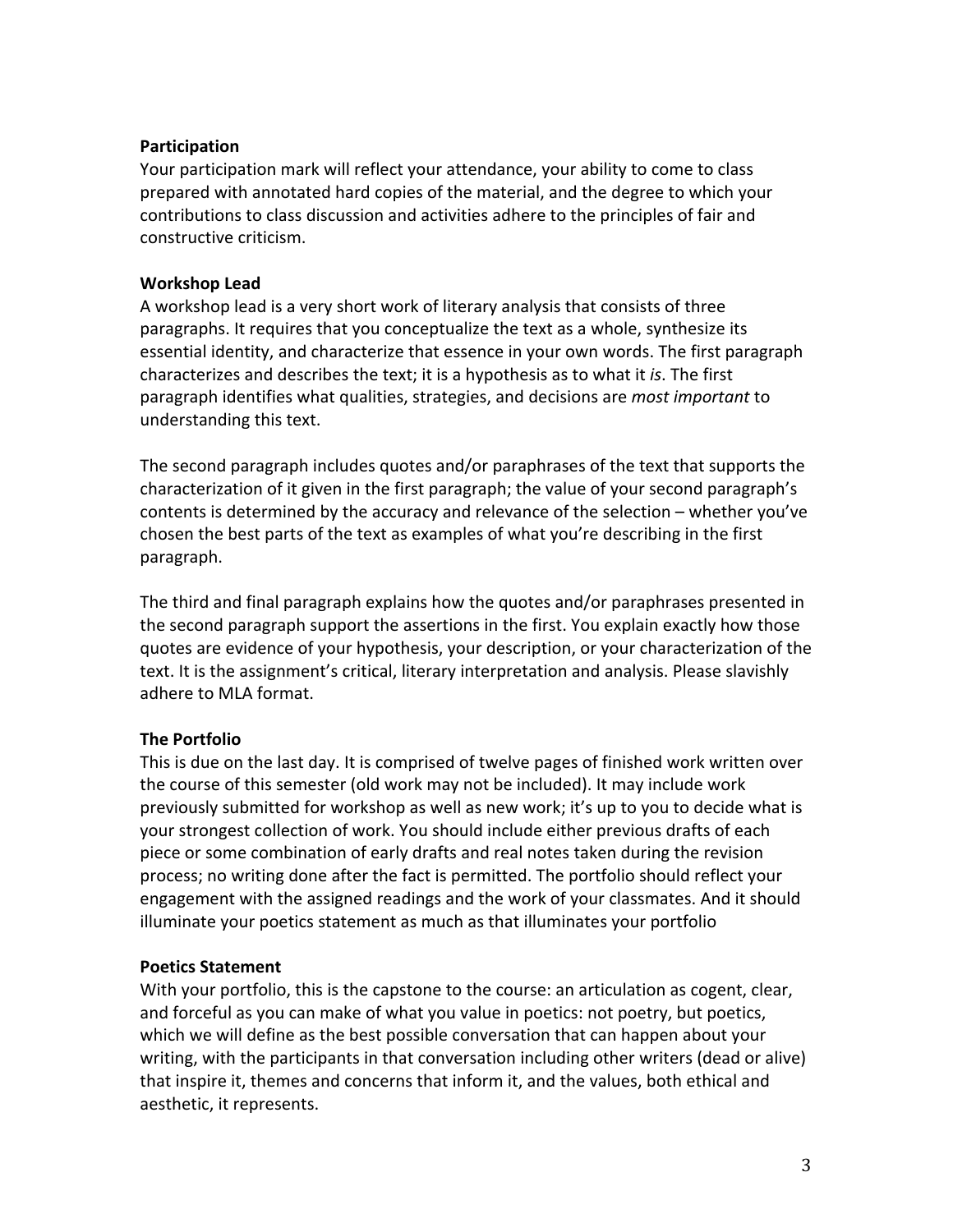Your statement of poetics demonstrates the many ways your writing is a reflection of those values. Think of it as a comprehensive introduction presented to a well-read audience.

There are many ways to write it well. This assignment can incorporate elements of a research paper, argument paper, literary analysis paper, or any combination thereof; your "sources" may include your own poems, your own workshop leads, our assigned readings, and any secondary or external texts you find or have found useful. One recommendation that many students have often taken over the years is to think of this assignment as a description of process, or a narrative of how your writing has changed over the course of the semester.

All sources outside of our assigned materials must be cited formally. It should present to the reader a clear and forceful introduction to your work, as presently constituted in your poetry portfolio. It is due on the last day of class. Again, please slavishly adhere to MLA format.

# **Required Reading**

A reader of compiled non-fiction is provided at the beginning of term. The printed hard copy is mandatory and required for a student to be considered present. This will be available at cost from Print Services, HSS Building, Level B1. Please note no PDFs will be provided. (Please also be aware that you must print student writing each week as well.)

| Week           | Topic*                     | <b>Tentative Readings*</b>    |
|----------------|----------------------------|-------------------------------|
| 1              | Introduction to the Course | CanLit<br>Guides,<br>(Devitt, |
|                |                            | handouts of examples)         |
| $\overline{2}$ | "An Essay on Style"        | <b>Walter Pater</b>           |
|                | From Writing the Disaster  | Maurice Blanchot              |
| 3              | <b>Fiction genres</b>      | <b>Wells Tower</b>            |
|                |                            |                               |
| 4              | Fiction / poetry           | Aleksander Hemon              |
|                | Workshop                   | Robert Majzels                |
| 5              | Non-fiction / poetry       | Sei Shonagon                  |
|                | Workshop                   | Sarah Manguso                 |
| 6              | Non-fiction / poetry       | Sarah Manguso                 |
|                | Workshop                   |                               |
| 7              | Non-fiction / poetry       | Mary Rueffle                  |
|                | Workshop                   | Samuel Beckett                |

**Reading Schedule\*** We will average 20 to 40 pages per week, but some "easier" readings will run longer and some "harder" or "more dense" readings might be shorter.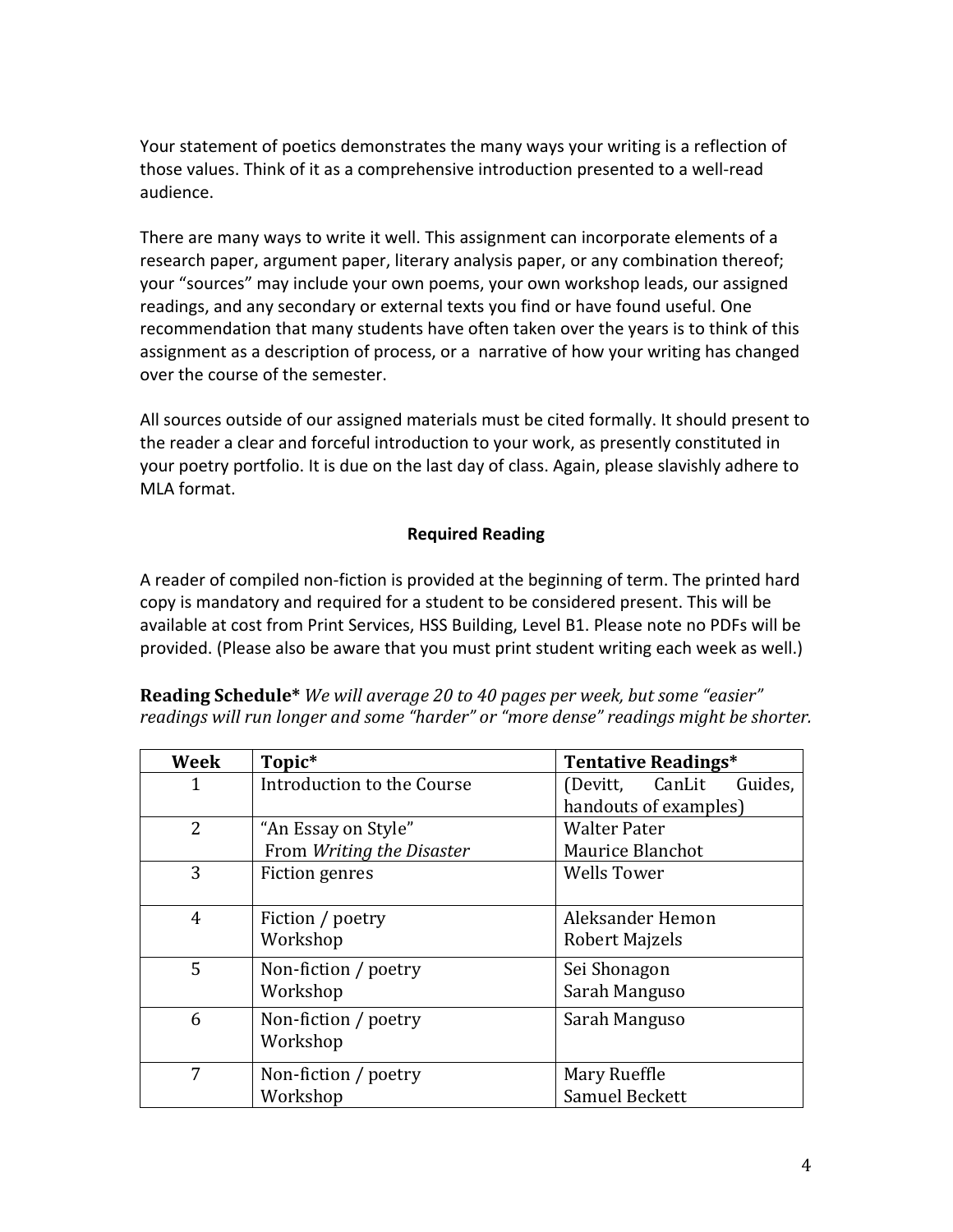|    |                                   | Alan Shapiro            |  |
|----|-----------------------------------|-------------------------|--|
| 8  | <b>Recess Week</b>                |                         |  |
| 9  | Poetry / non-fiction<br>Workshop  | Claudia Rankine         |  |
| 10 | Poetry / non-fiction<br>Workshop  | <b>Emmanuel Carrere</b> |  |
| 11 | Poetry / non-fiction<br>Workshop  | <b>Emmanuel Carrere</b> |  |
| 12 | Non-fiction / fiction<br>Workshop | John D'Agata            |  |
| 13 | Non-fiction / fiction<br>Workshop | <b>William Blake</b>    |  |
| 14 | Final Class - TBD                 |                         |  |
|    | <b>Final Assessment Due</b>       |                         |  |

\* Please note that the outline is indicative; the table of contents in your course reader is definitive. Topics and readings covered from week to week **will vary** depending on the direction we take as a class. **It is the student's responsibility to stay current** with regard to reading assignments in the event of an absence.

# *Learning Outcome*

Students will be introduced to the craft and theory of hybrid genre writing and will build creative portfolios with individually designed critical contexts.

# **CLASS POLICIES:**

- Please be present and on time. If you enter late, there's no need to apologise, but settle in with minimum disruption. If you are more than 20 minutes late to class or leave class more than 20 minutes early, this will count as an absence.
- Use of laptops and tablets during class time is not allowed; student work must be printed in hard copy. Please turn your phones off and put them out of sight in class.
- Eating is allowed during class time, messes are not; failure to clean up will cancel eating privileges.
- Participation is a two-way street. The group needs your thoughts. Your comments, questions and contributions are invited, welcome, and absolutely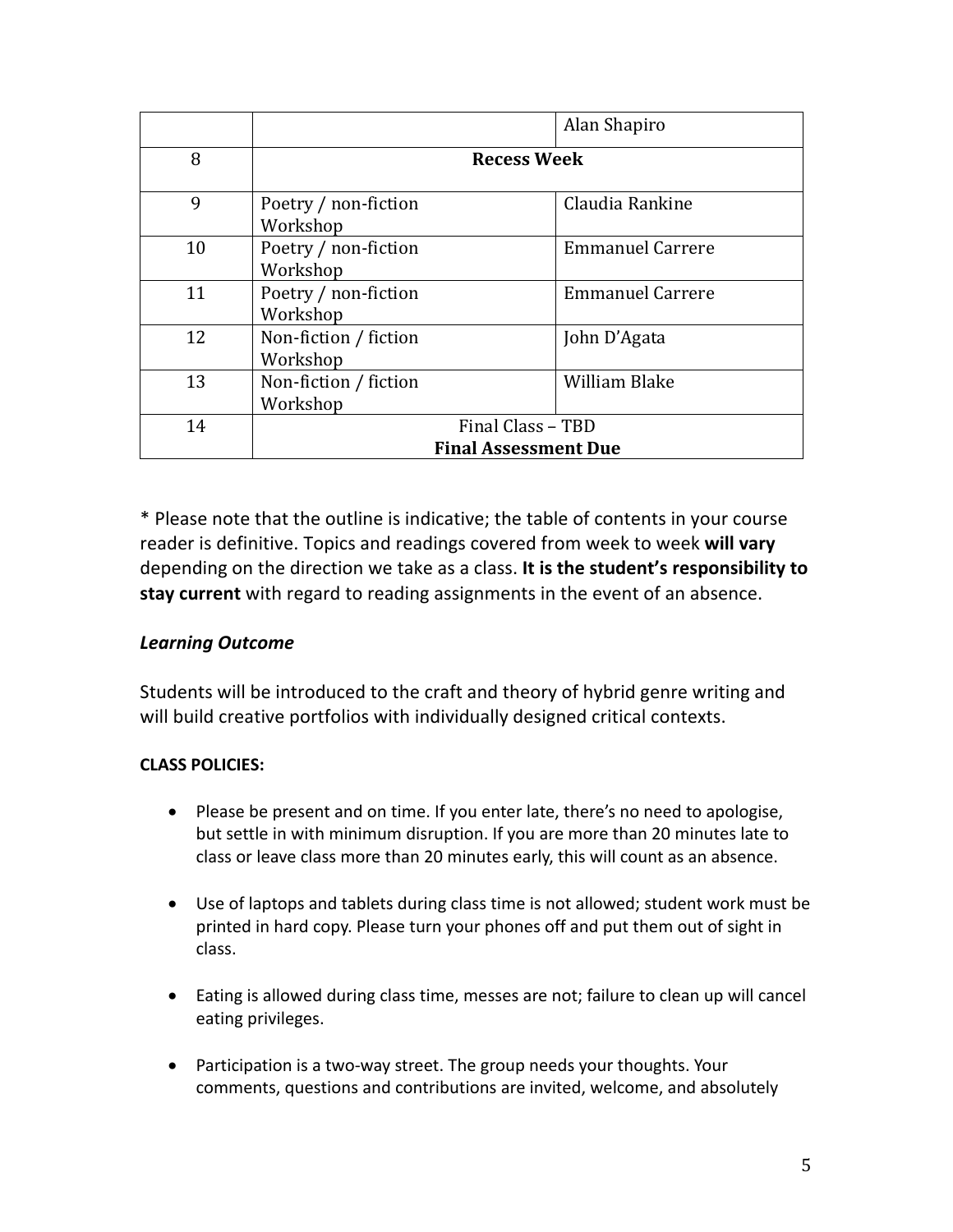necessary to productive creative discussion – however basic or as-yet-unformed those thoughts may be. However, make sure you listen as well as speak, and that you respect writing time as silent time, unless otherwise advised.

• Please let your seminar leader know as soon as possible if you have any disability or other issue that requires special accommodation in class (examples: you need to sit in a special position so you can see or hear well; you need to leave your phone on in case of a family emergency; you need to leave class early to attend a medical appointment, etc.). Please understand that if you have continuing logistical challenges to arriving in class on time it may affect your final marks.

**Please make sure you print and read all work that is to be workshopped, that you make notes on that work to help you participate in discussion, and that you bring these annotated materials with you to class.** 

### **ASSESSMENT NOTES:**

- For the purposes of participation assessment, any unexcused lateness beyond 20 minutes of class start time will be marked as an absence.
- Workshop leads cannot be submitted late. Failure to be present and on time when you are scheduled to lead a workshop, or when you are scheduled to be workshopped, will affect both your mark for the assignment and your final participation mark.
- Work is due at the beginning of class and is held to the same attendance policy people are. Late assignment submissions will be penalized by one half of the final letter grade per day. No work will be accepted more than seven days after the due date, unless an extension has been pre-arranged.
- Assignments should be printed and in MLA format, except where your creative intentions demand otherwise (as in experimental poetics). It is the student's responsibility to be familiar with and adhere to MLA conventions.
- Prose assignments must be double-spaced and include a word count.
- Assignments should be stapled or secured in a closed manila folder. Please do not submit your work in plastic files.
- Please contact me immediately if you think you'll have difficulty completing any of the requirements or submitting your work on time. Please don't hesitate to contact me for an appointment to discuss anything that comes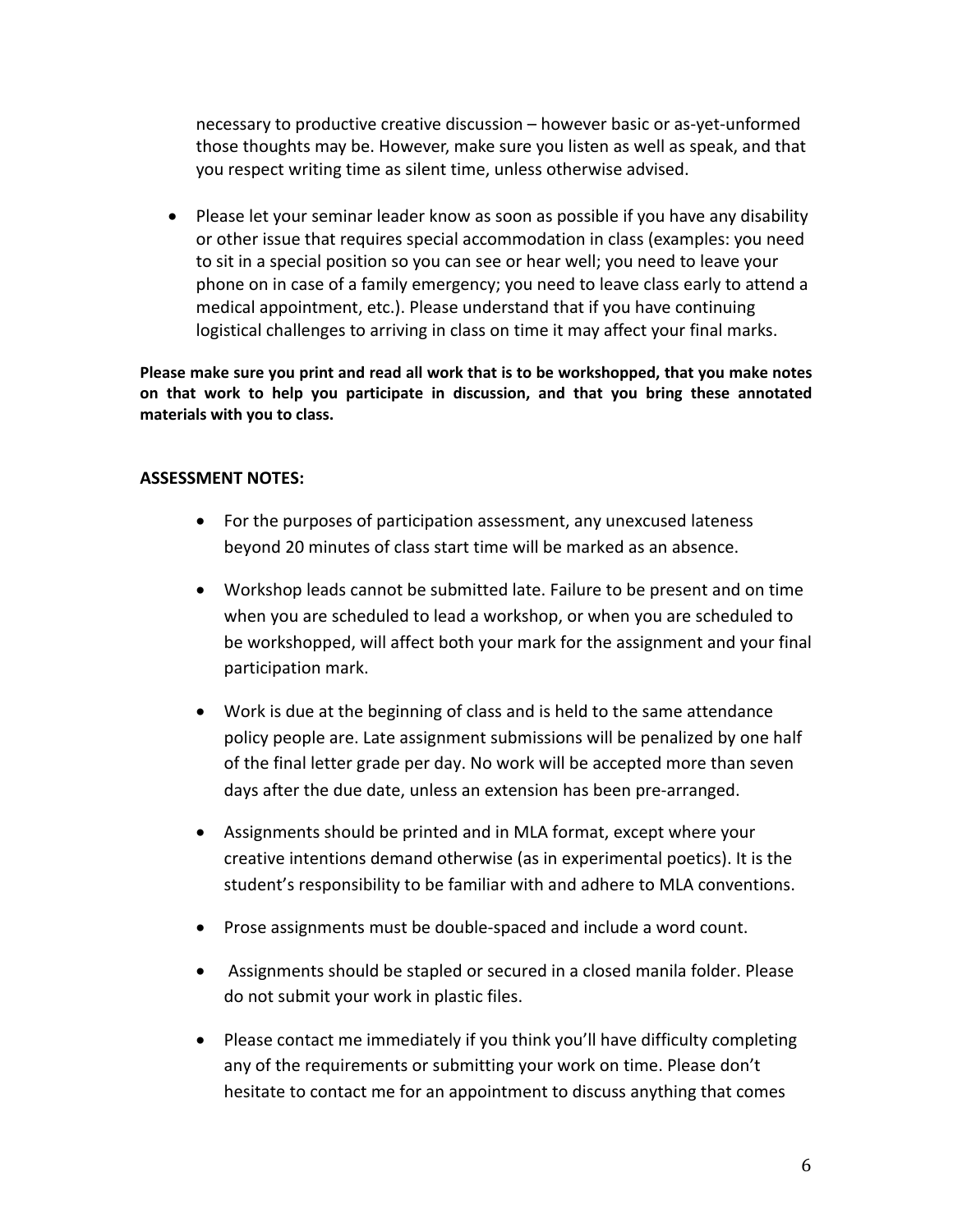up, and don't wait until you've already missed assignments or fallen behind. Extensions are granted in exceptional circumstances (for example, for medical reasons or in cases of family emergency), and documentation is required. However, support or resources may also be available to help you manage more minor difficulties.

#### **BEYOND CLASS:**

#### **Writing time**

Your participation in this course needs to be supported by substantial time spent writing outside of class. This is necessary for basic completion of the assignments.

For those of you who wish to have creative writing (or any creative practice) as an active part of your lives in the future, success in this course will not be measured by grades, but by how effectively you set up the physical and intellectual habits of writing, reading and engaging with new ideas. Dedication to these habits will show results in your grades, but also in the richness of your writing, and in the quality of your broader life experience. Please make the most of this rare opportunity.

#### **Writing sources**

Language is shared; texts always bear the traces of the texts that surround and precede them. You are encouraged to make conscious and creative use of source texts of many kinds and in many ways. You might, for example, re-situate in a poem the fragments of a conversation you've overheard, or use the narrative structure of a song you know as the basis for a story. Be aware of (and avoid) the problems of plagiarism, but also partake of the great storehouse of language around you. You can use a writing journal as a place to collect source material if you wish or keep other notebooks. Should you be tempted to become a literary thief, however, please: do not. This is the wrong class to attempt plagiarism. See the policy regarding plagiarism at the end of this syllabus.

#### **Revision**

Even though publishing writers occasionally (very occasionally) write work that achieves all its aims on the first draft, this is not a skill that can be learned in a semester. More often published work has gone through many phases of revision – and learning to revise is central to the aims of this class. Keep early drafts of your work and take risks as you make new versions. Not everything you try will work, but if you are only willing to change the odd word or punctuation mark, you will miss at least half of the adventure of writing.

#### **APPENDIX 1: Workshop Learning Agreement and Feedback Guide**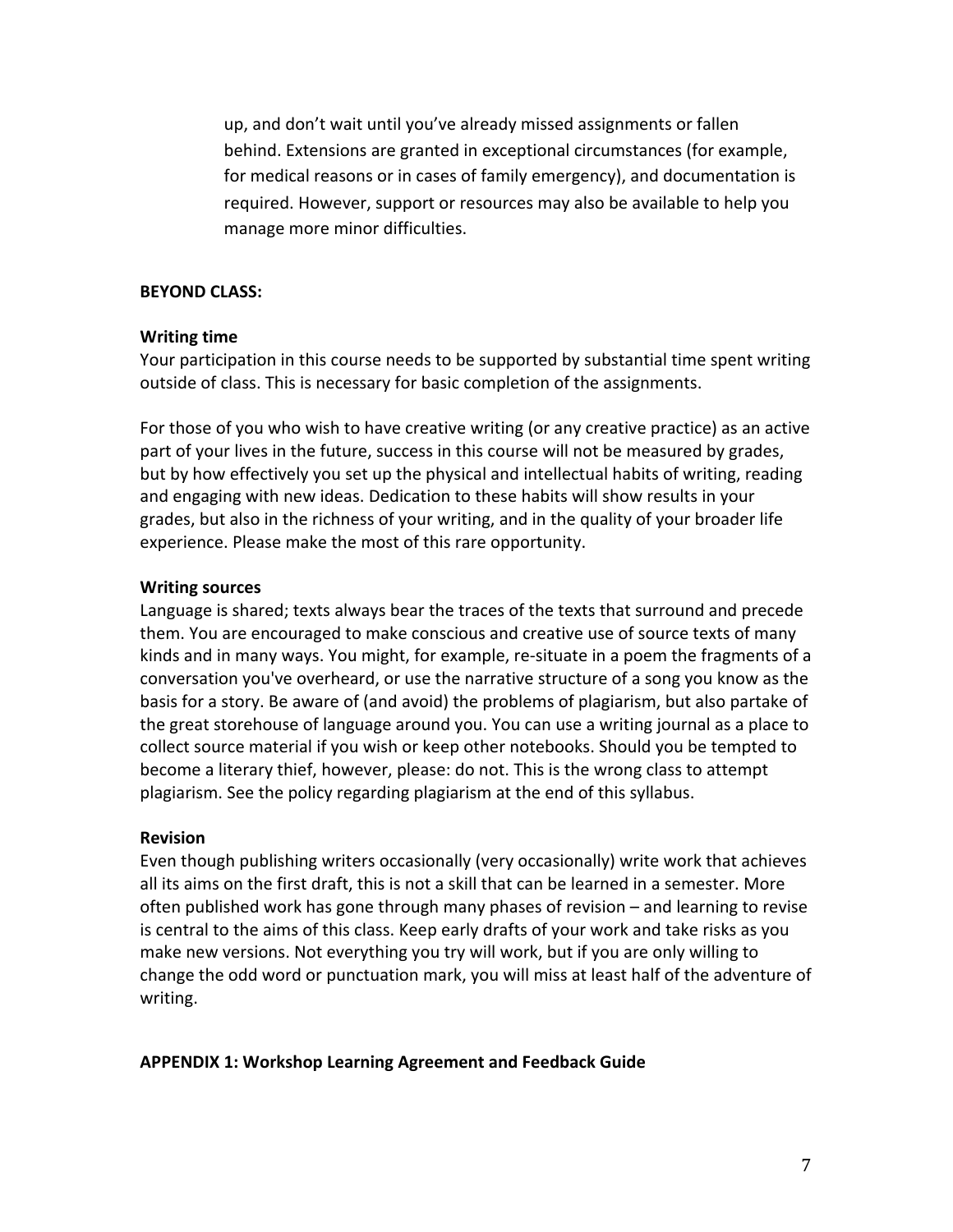Workshops are an integral part of any creative writing class. At least twice during the semester you will present written work to your colleagues for discussion and critique. Use this workshop time to help you prepare for assessment. A schedule of allocated dates for these workshops will be drawn up within the first few classes. If you forget to bring in work to class, you will be responsible for distributing this work by email. Ensure you have your class's email addresses at the start of the semester.

### **Learning Agreement**

The purpose of creative writing workshops is not only to provide your work with an audience, though this is important. It is always useful to test the success of your writing on a community of readers in order to gain an idea of what works (what communicates or "carries") and what doesn't. You can then think about *why* some things succeed and others don't. This process of workshop-generated reflection is key to good revision and to informing the critical self-commentaries that form part of all assessed assignments.

But there is more to it than that. In submitting your work for discussion you are providing us – the group – with an opportunity to think about some of the key issues in creating stories, poems, novels, and scripts. These issues may be technical, ethical, perceptual, philosophical… And it isn't just you – the author – who benefits. In analyzing your work, we are all pressed in to thinking about the issues your work raises.

The workshop provides us all with an opportunity to learn, regardless of whose writing is under discussion. For this reason it is crucial that you participate in every session. Your participation will benefit you as much as the person whose work is being discussed.

Although undertaking studies in creative writing demonstrates willingness to engage in the workshop process, not everyone enjoys having their work discussed, let alone dissected; not everyone feels comfortable in the spotlight. It *can* be a trying experience. It can also seem quite at odds with the day-to-day reality of writing, which usually involves silence and solitude. Even those of us who do feel at ease may struggle to cope with certain kinds – and levels – of criticism. It is therefore important that your criticism be constructive.

In order for your criticism to be constructive, you should endeavor to identify and praise what does succeed before you go on to talk about what might not. And in discussing what works less well, you should try always to think about solutions, remedies, the ways in which a difficulty might be resolved. What is the problem exactly? How do you think it might be fixed? Bear in mind that the improvement of technique and structure – insofar as these can be separated from theme and from one's personal philosophy – is our primary focus.

Needless to say, whatever your feelings about the writer, it is the work you should be focused upon. The workshop is not a place to air personal grievances and the work itself should never become a pretext for other kinds of criticism. This guideline for conduct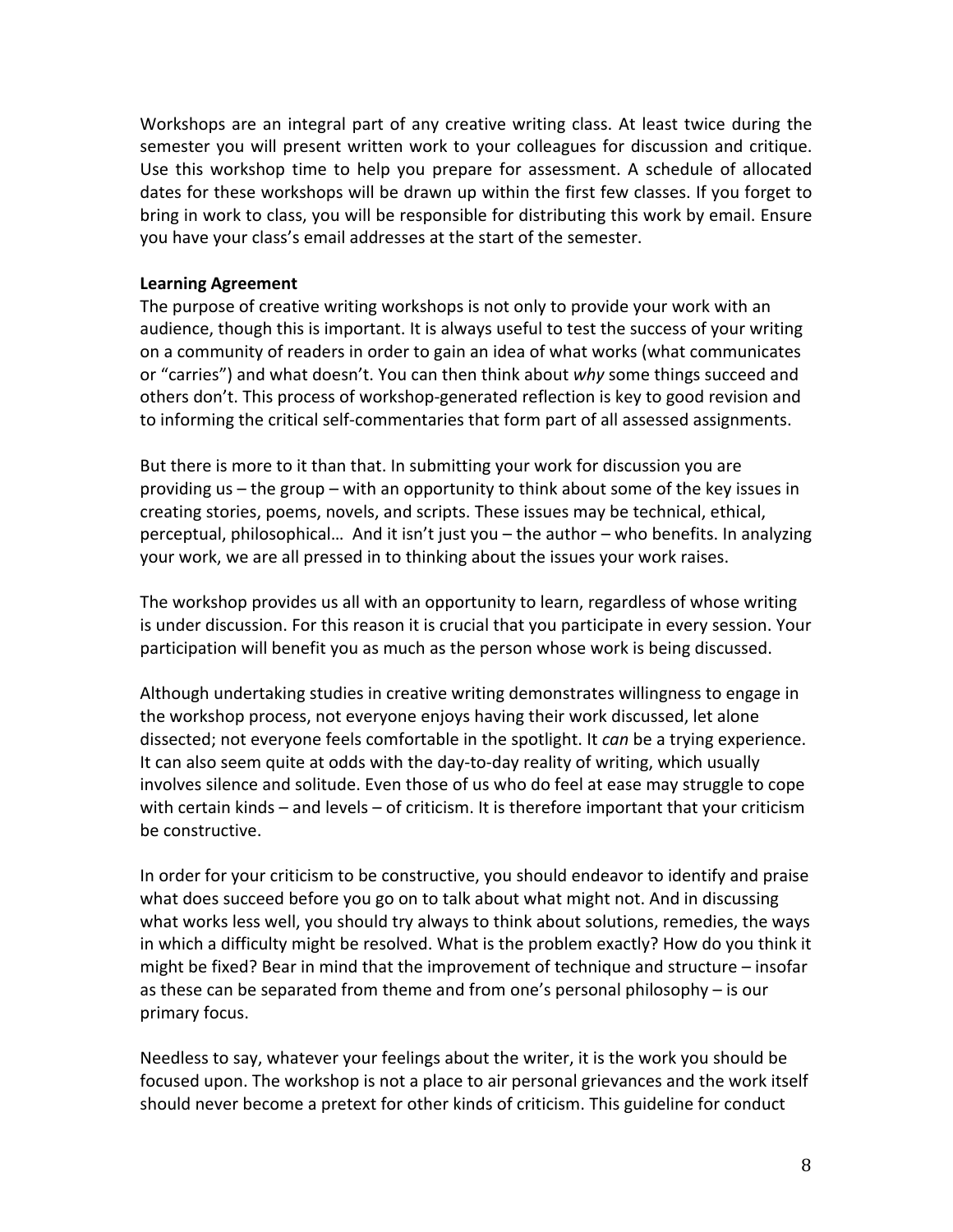should, naturally, apply to correspondence outside the classroom as well. Moreover, the confidentiality of someone else's written work must be respected; that which is meant for discussion in the workshop should not be shared elsewhere.

# **Feedback guide**

The writing workshop is an opportunity for you to share your creative writing in progress with the group, but also an opportunity for you to aid in the development of others' work. There are a few guidelines for giving and receiving feedback which will make the sessions as productive and useful as possible, so please bear them in mind. Refer to this list if you get stuck when giving feedback.

# **Giving Feedback:**

- Give an overall response at the end that is positive and supportive and balances criticism with praise. Think 'critical sandwich' – a positive comment, followed by a more critical, questioning comment, followed by another positive comment.
- Everyone is expected to contribute in class, bear in mind the above when making comments in class.
- Avoid psycho-analyzing the writer, assuming their work is biographical, or giving comments that are personal in any way.
- It is useful to write comments or mark/underline your copy, then give this copy to the person presenting

# **Things to consider when giving feedback:**

# **Initial impressions:**

- What's your 'gut feeling' about the piece, what first impressions do you have?
- When you have read it, what remains, are there certain images or ideas that linger in your consciousness?
- What are the most significant aspects of the piece?
- What were the strongest images or ideas?
- Did it feel fresh, original or distinctive?
- Was it hard to put down?
- What are its strong points? Its weaker areas?
- Does it feel complete?
- Are you left with a sense of satisfying mystery, or confusion?
- What do you think the piece is about?
- Did the piece provoke thought?
- Does the piece feel complete, rounded, or like a fragment?

After the initial impressions, you need to focus on more technical areas: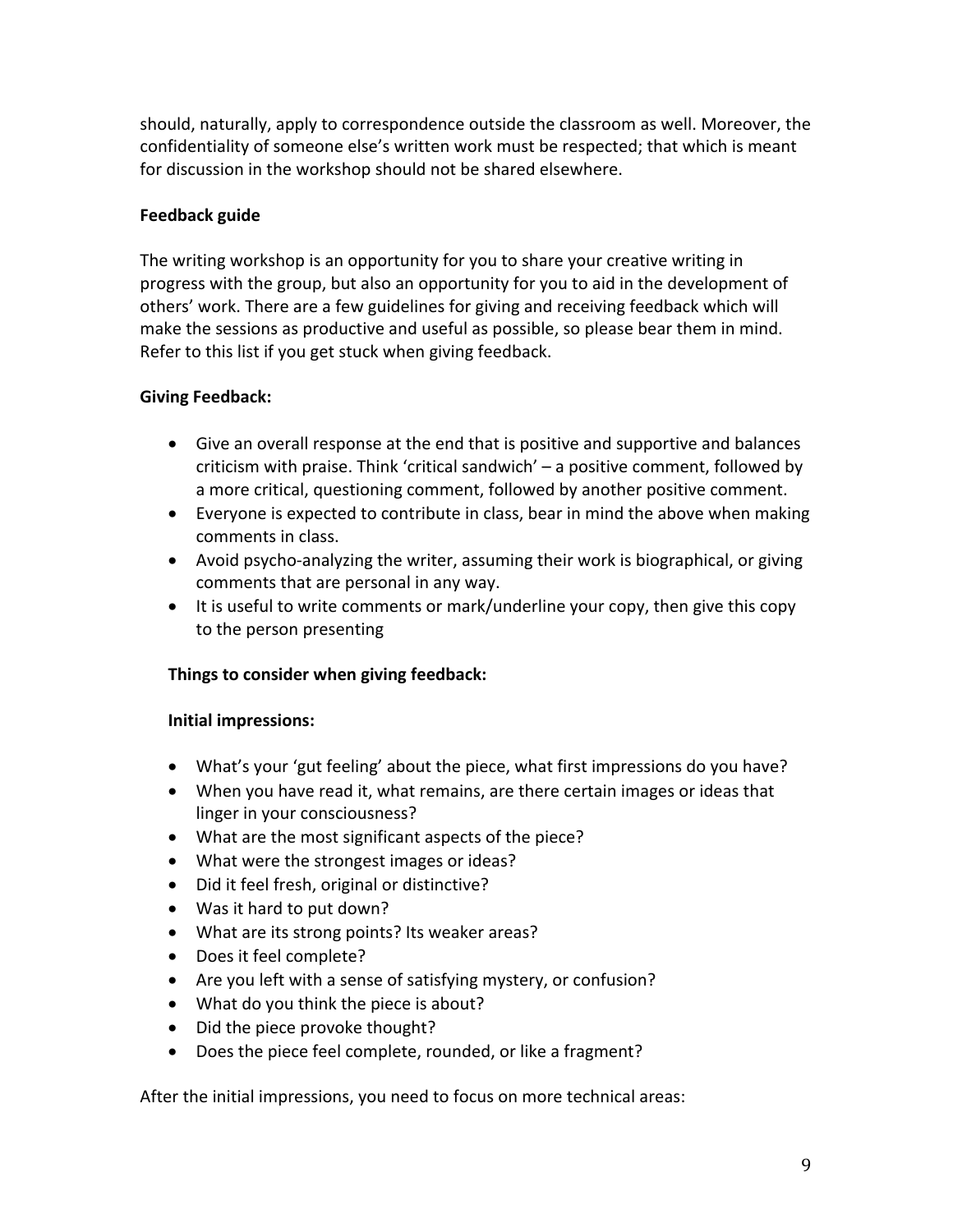- Does the piece locate the reader?
- Do you know whose point of view the piece is written from? Is this the right choice for the story?
- What is the narrative voice like distinctive and clear, or confusing or vague?
- Is the setting well-evoked? Is it appropriate for the story?
- Does it begin well, or could it lose its first paragraph?
- Does it end well, or could it lose its last paragraph? Is the ending resonant, leaving you thinking about the story? Is it satisfying? Does it 'tie' everything up too well, or does it leave frustrating questions?
- Does the writer ask the reader to connect emotionally and physically?
- Does the writer make good use of silence and absence, as well as description?
- Are the characters convincing? Do they have complexity, motivation and feel like real people, or are they stereotyped and one-dimensional?
- Are character actions plausible and interesting?
- Are there too many characters?
- $\bullet$  Is the dialogue effective?  $-$  do voices feel distinctive from one another, as though they belong to characters? Does the dialogue 'do' anything in terms of moving the plot along? It's worth checking the dialogue to see that it does at least 2 things, e.g. forward the plot, illustrate motivation.
- Use of metaphor and simile are these clichéd, or do they feel fresh and appropriate, or are they too oblique?
- Is there a good use of the senses, or do certain senses dominate?
- Is the piece overwritten too much density of description?
- Are there moments of particularity and specificity, or moments of generalization? Are these appropriate?
- Does the piece have a sense of rhythm?
- Is it well-paced?
- Does the piece use the same 'mode' too much (dialogue, description, action) or switch between them appropriately to inject energy?
- What is the form of the piece, how does this work with its content?
- Think about overall structure is it coherent? How does the piece handle forward and backward movement in time?
- Does the piece give away too much or too little how does it ask the reader to participate?

# **Receiving Feedback**

• Remember you are in the privileged position of having a cross-section of your potential readership spending lots of time looking at your work in detail.

• During feedback in class you must remain silent for the initial feedback. This avoids leading the reader towards a particular interpretation of your work and means you will get an outside view of your writing.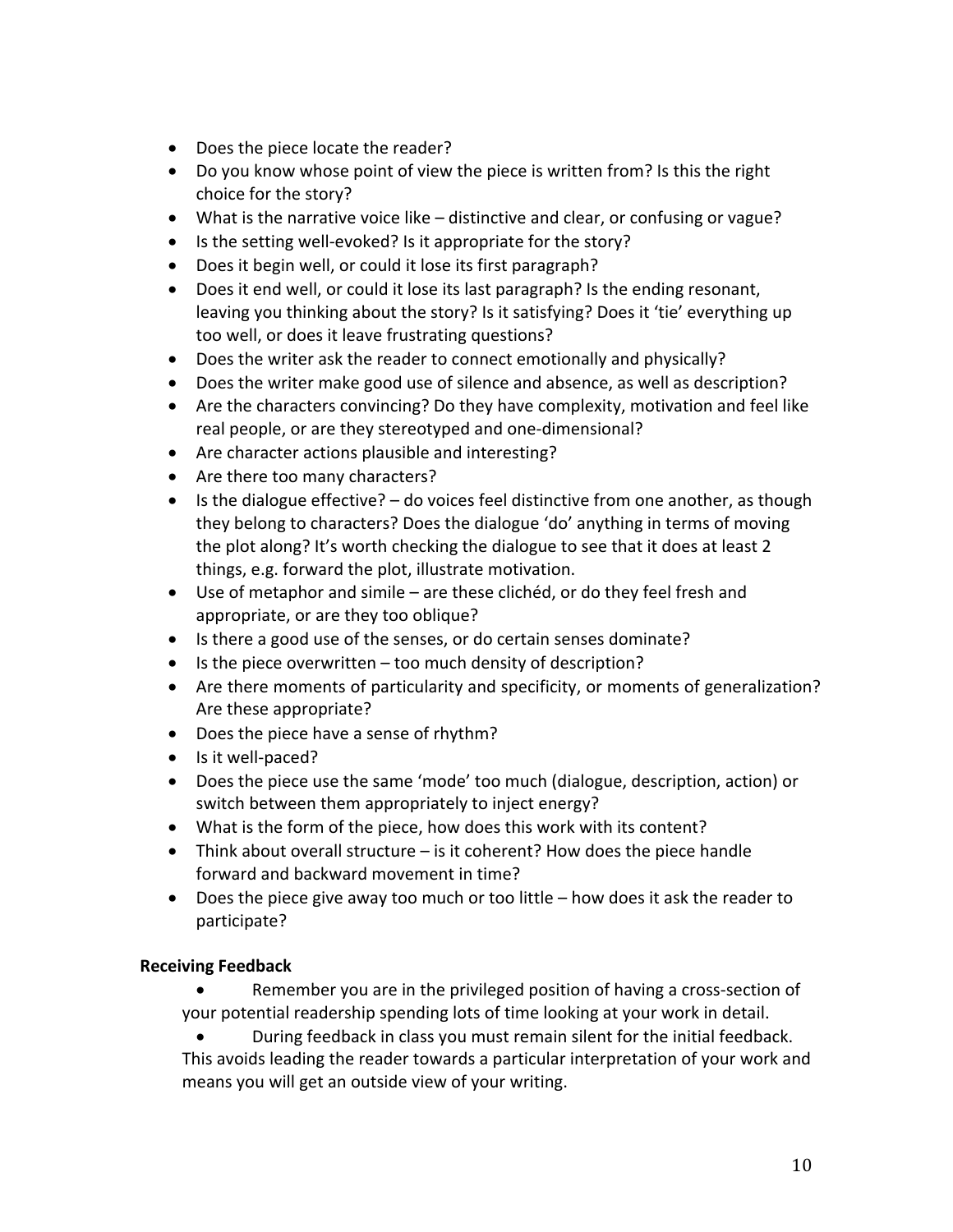- Be open to feedback and see it as a positive way to improve and develop your work. It is a gift.
- Don't take more critical comments personally, instead think constructively about how you can use that information to improve your work.

# **APPENDIX 2: HSS English Division: Definition and Penalties for Plagiarism**

# **Definition**

Plagiarism (from the Latin word for 'kidnapper') is the deliberate or accidental presentation of someone else's ideas or words as your own. This includes:

• The unacknowledged use of words, images, diagrams, graphs, or ideas derived from any source such as books, journals, magazines, the visual media, and the internet. Note: cutting and pasting words from the internet into your own essay, even if you reword them, is still plagiarism.

• Copying the work of a fellow student, having another student write one's assignments, or allowing another student to borrow one's work.

• Buying and/or copying essays, assignments, projects etc. from the internet or any other source and handing them in as your own.

Please bear in mind that your lecturers know the subject and have read widely. They therefore can spot unreferenced quotations and can tell the difference between university level writing and that of published scholars.

# **Penalties**

• If a first year student is caught plagiarizing, and it is the student's first offense, the student will have the opportunity to rewrite the paper with one grade reduction.

• After the first year of studies, it is expected that a student thoroughly understands the implications of plagiarism. Thus, after the first year, or if a student is caught plagiarizing a second time, the student will receive an F for the assignment, with potential measures to be taken by the department and / or college.

# **Why plagiarism is academically dishonest**

• The unacknowledged borrowing of another's work is theft.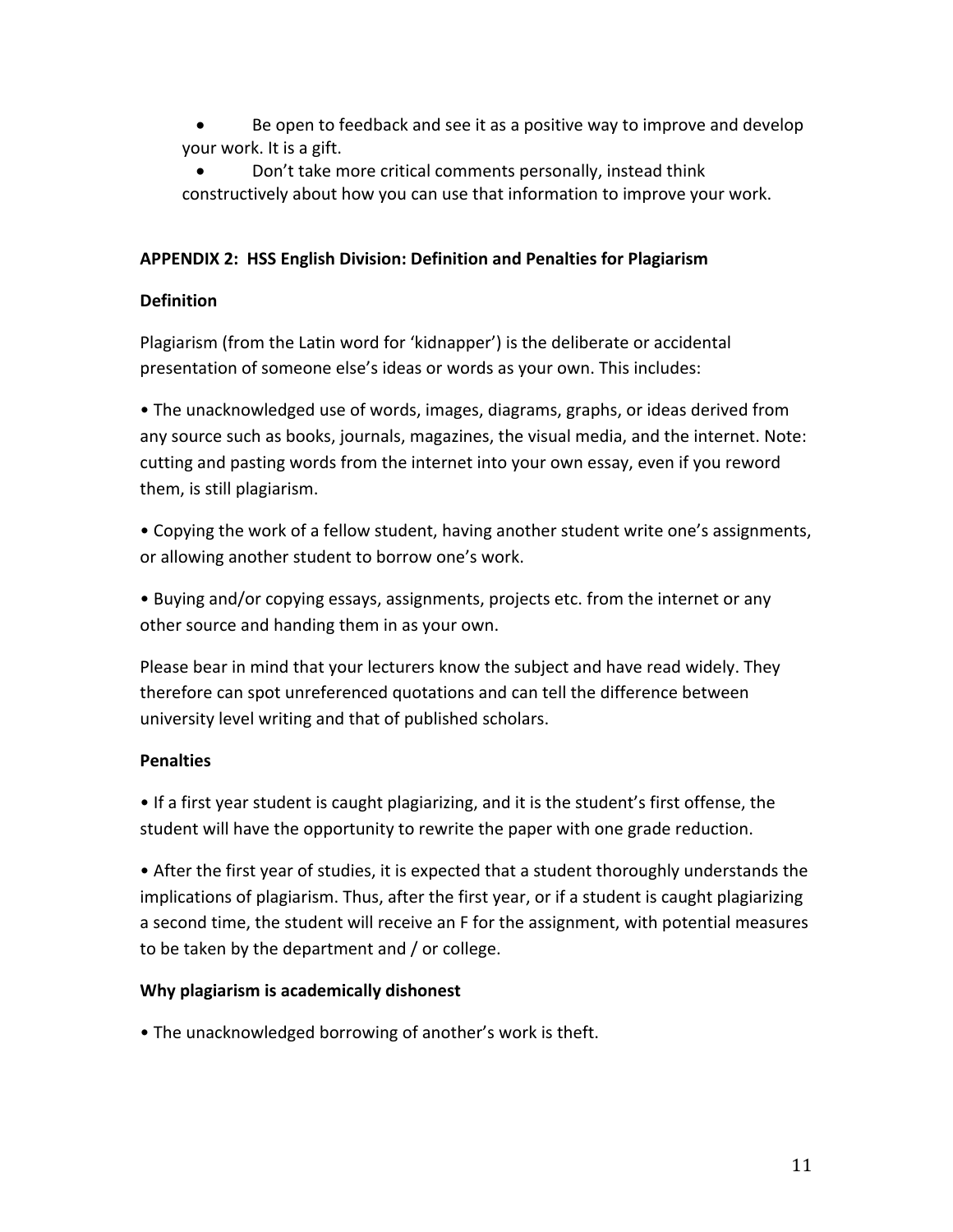• Independent and creative thinking, as well as intellectual responsibility, are fundamental to a humanities education, and cannot be developed if one simply borrows the work of another.

### **How to avoid academic dishonesty**

### *Plagiarism*

• If you use an author's exact words, you must put them in quotation marks. If you paraphrase another's ideas, you again must indicate the source to your reader. if you don't, you stole them.

- Facts and statistics that are not "common knowledge" must be referenced.
- Be sure to use MLA citations.
- If in doubt, reference your material.

• Remember that I want to see your ideas and interpretations. Avoid excessively quoting secondary sources and show your reader your thinking.

### *Collusion and complicity*

• Ask me if you are allowed to work on assignments in groups.

• Get approval if you want to hand in material that you have already submitted for another course.

- Do not allow students to copy your work (including work from previous semesters).
- Follow the examination rules set out by the university.
- Failure to do any of the above will result in a zero for the assignment.

If you still have questions, please ask me or consult the website: http://www.plagiarism.org.

Source for this document: The Little, Brown Essential Handbook. Ed. Jane E. Aaron. New York: Pearson Longman, 2006.

### **ADDITIONAL NOTES FOR CREATIVE WRITERS:**

The conventions for acknowledgement in creative writing are somewhat different to those for acknowledgement in academic writing, but NO form of intellectual dishonesty is acceptable. It is acceptable to appropriate material from source texts, AS LONG AS